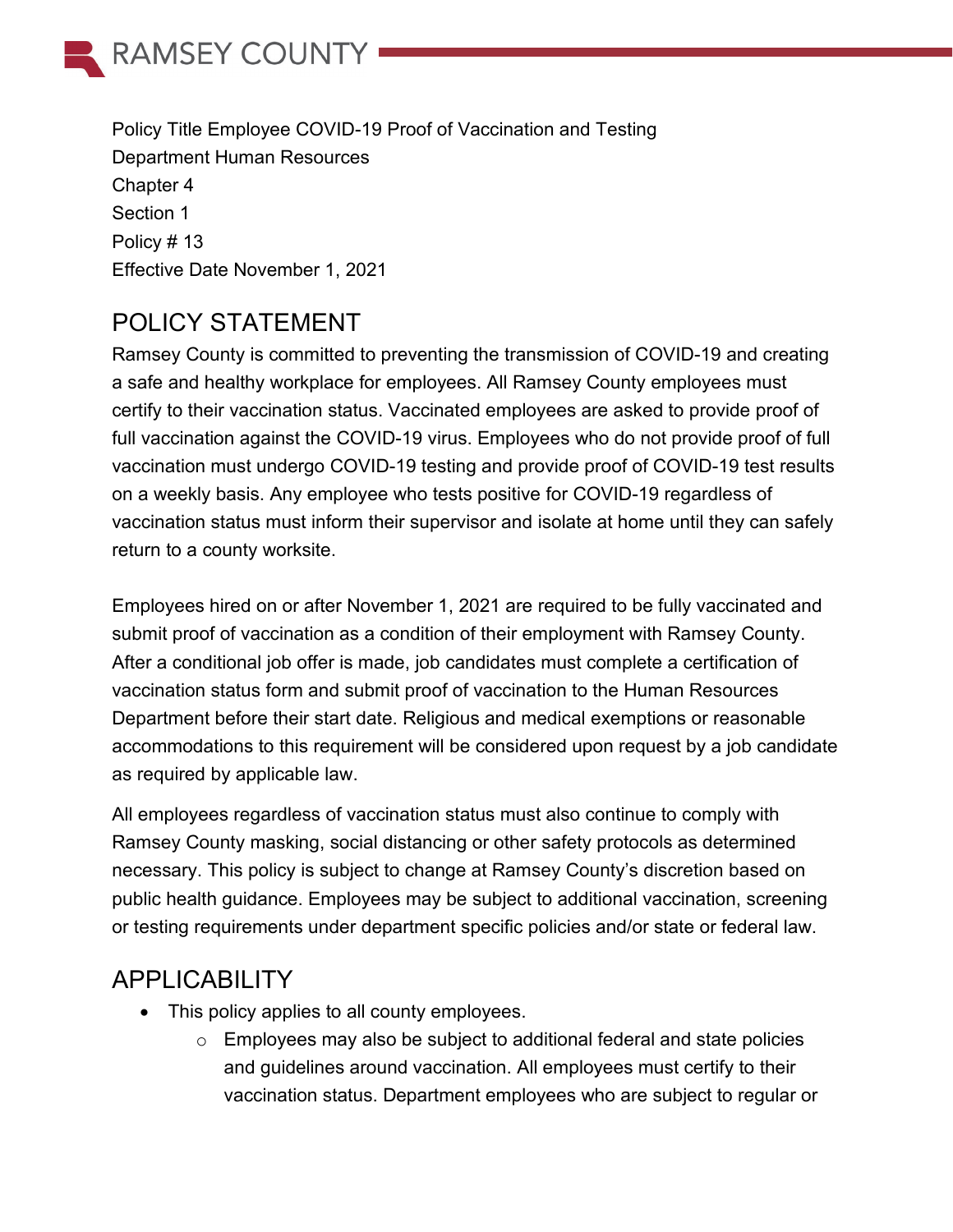

mandatory screening, testing, and vaccinations as a part of their work will continue to adhere to those testing and screening protocols in accordance with Centers for Disease Control (CDC) and the Minnesota Department of Health guidelines.

## GENERAL INFORMATION

All employees are strongly encouraged to get vaccinated. Full vaccination remains the best way to protect oneself and others from contracting and experiencing significant impacts from COVID-19.

#### **Confidentiality of Medical Information**

Ramsey County must maintain the confidentiality of staff COVID-19 vaccination status and test results as provided by law. All information gathered under this Policy, including test results, vaccination status, certification forms, or other forms deemed necessary to carry out this policy must be retained by Human Resources according to the retention schedule and in a secure file separate from the employee's personnel file. Testing information may be shared with the Minnesota Department of Health, St. Paul-Ramsey Public Health (in cases of a COVID-19 outbreak), Human Resources, Ramsey County supervisors or managers with a need to know, or others authorized by law.

#### **Nondiscrimination**

Ramsey County will not tolerate retaliation, discrimination, and/or harassment based on vaccination status or for speaking out about unsafe working conditions or reporting a work-related illness or infection or exposure to COVID-19.

## **DEFINITIONS**

**Full Vaccination; fully vaccinated**: According to the CDC, in general, people are considered fully vaccinated against COVID-19:

- Two weeks after their second dose in a two-dose COVID-19 vaccination series approved by the U.S. Food and Drug Administration ("FDA") or the World Health Organization ("WHO");
- Two weeks after a single-dose COVID-19 vaccine approved by the FDA or the WHO.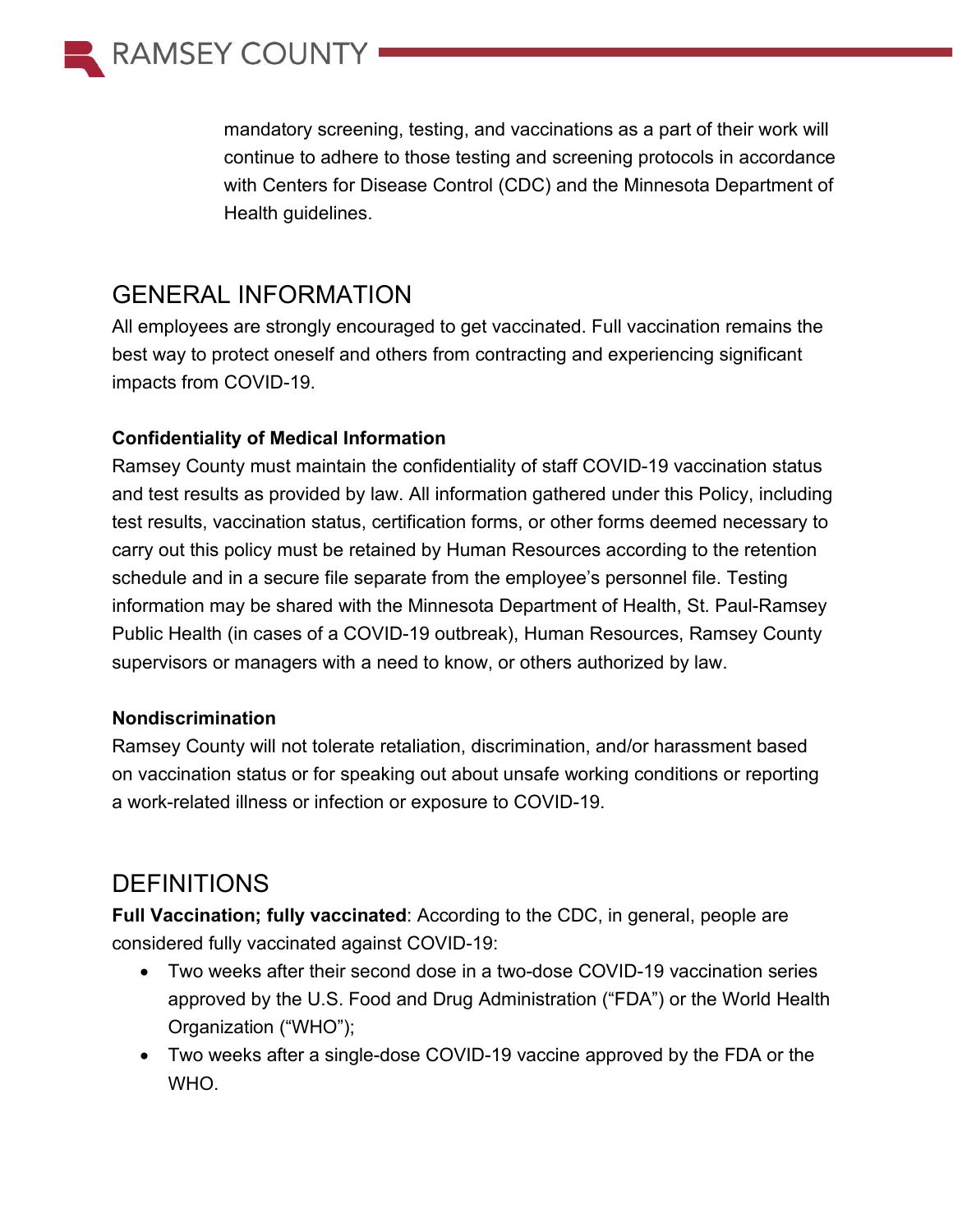

Employees must provide proof of vaccination to be considered fully vaccinated. Employees who do not meet these requirements are NOT fully vaccinated.

**Unvaccinated:** Employees who do not meet the definition of fully vaccinated are considered to be unvaccinated; that includes employees who are partially vaccinated or who decline to provide vaccination status.

**COVID-19 Test:** A medical test to determine if someone has an active COVID-19 infection. Any test, including polymerase chain reaction (PCR) tests or antigen tests that are submitted to a lab for processing of test results are acceptable at this time.

### RESPONSIBILITIES

All employees under this policy are responsible for complying with this policy. Failure to comply with this policy may be subject to discipline up to and including termination.

Department directors, managers and supervisors must ensure all employees in their department are informed of the scope and nature of this policy.

Human Resources staff and their designees will provide training, review and monitor compliance with this policy and work with department staff as necessary to ensure compliance.

### PROCEDURES

#### **Certification of Vaccination Status**

All employees are required to complete certification of COVID-19 vaccination status using the [Self-Service page in the county's secure, online personnel and payroll system](https://mysummit.host.co.ramsey.mn.us/)  called Summit [or My Summit.](https://mysummit.host.co.ramsey.mn.us/) All current employees are required to complete the certification by November 1, 2021. The certification requirement applies to all employees regardless of their current work location.

New employees hired on or after November 1, 2021 will be required to complete the certification with new hire paperwork at the time of onboarding.

#### **Employees who are vaccinated against COVID-19**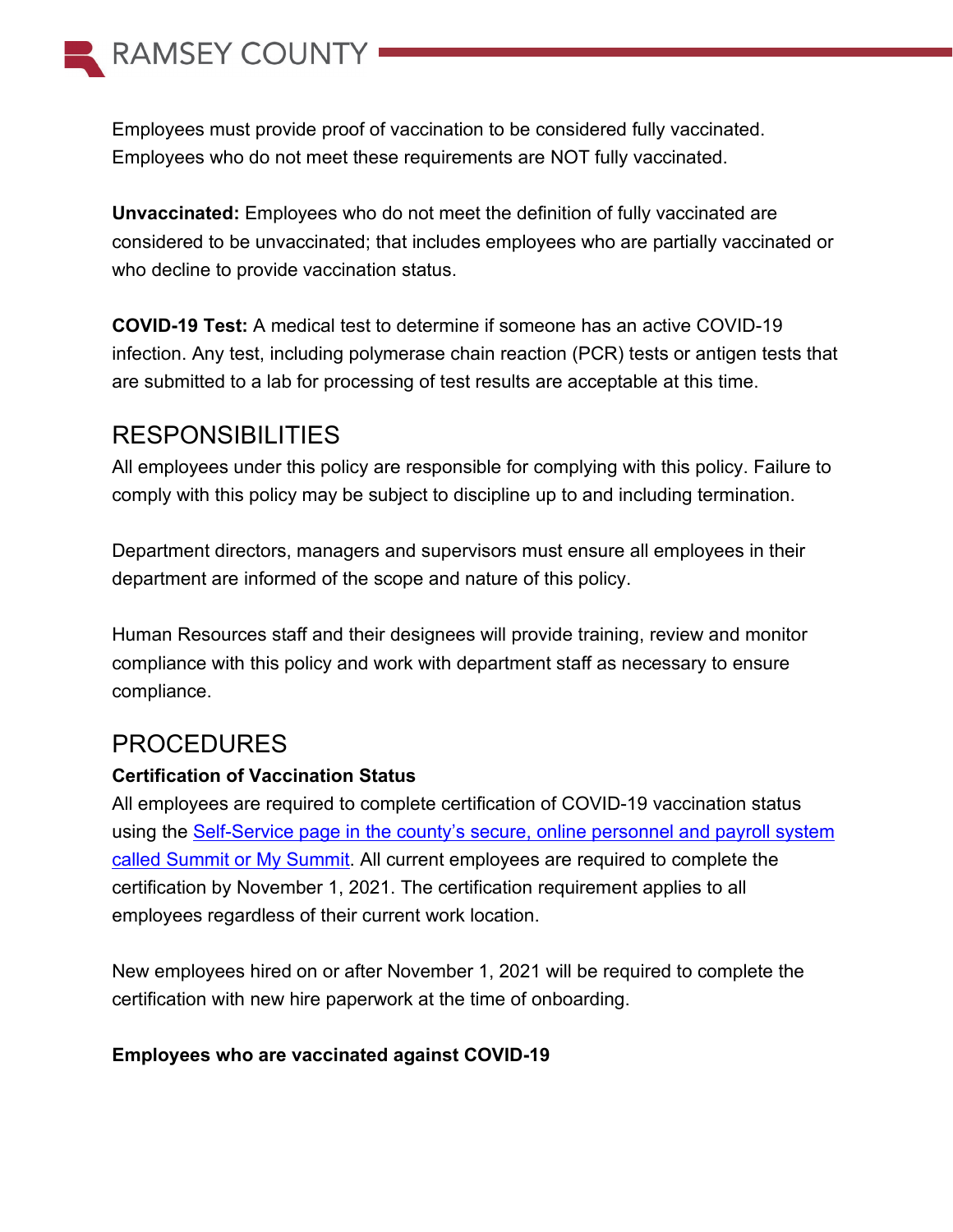

Employees who certify that they are fully vaccinated must upload proof of vaccination using the [Summit Self-Service page.](https://mysummit.host.co.ramsey.mn.us/) Employees may upload the following:

- CDC COVID-19 Vaccination Record Card
- If an employee does not have their COVID-19 Vaccination Record Card, employees may submit documentation from the vaccination provider that includes the following:
	- o Full Name
	- o Date of Birth
	- o Vaccine Manufacturer (i.e. Pfizer, Moderna, Johnson & Johnson, etc.)
	- o Lot Number
	- o Date of Vaccination, and
	- o Site Location or Signature of Vaccine Administrator
- If vaccinated in another country, then an original or copy of an alternative official vaccination record, as proof of FDA- or WHO-approved COVID-19 vaccination status.

Authorized human resources personnel or their designees will review the certification form and proof of COVID-19 vaccination. Employees who certified to be fully vaccinated, but who did not submit proof of vaccination will be considered to be unvaccinated and must submit weekly testing results.

Employees who upload proof of vaccination will receive a \$100 incentive in a future paycheck.

### **Testing procedures for employees who are not fully vaccinated or decline to provide proof of full vaccination**

Employees who certify that they are unvaccinated or who decline to provide proof of full vaccination must undergo weekly testing starting November 1, 2021 and submit test results in **Summit's Self-Service portal**.

Employees may test at home, onsite if onsite testing is available, or at any other acceptable testing facility. COVID-19 tests are available near many Ramsey County worksites and currently free of charge. COVID-19 tests may be either PCR or antigen and results must be processed in a lab. At-home test kits that are not processed in a lab will not be accepted. Available options for testing include: community testing sites [\(COVID-19 Community Testing Sites\)](https://www.ramseycounty.us/covid-19-info/covid-19-testing), Vault at-home saliva test kits [\(COVID-19 Test at](https://www.health.state.mn.us/diseases/coronavirus/testsites/athome.html)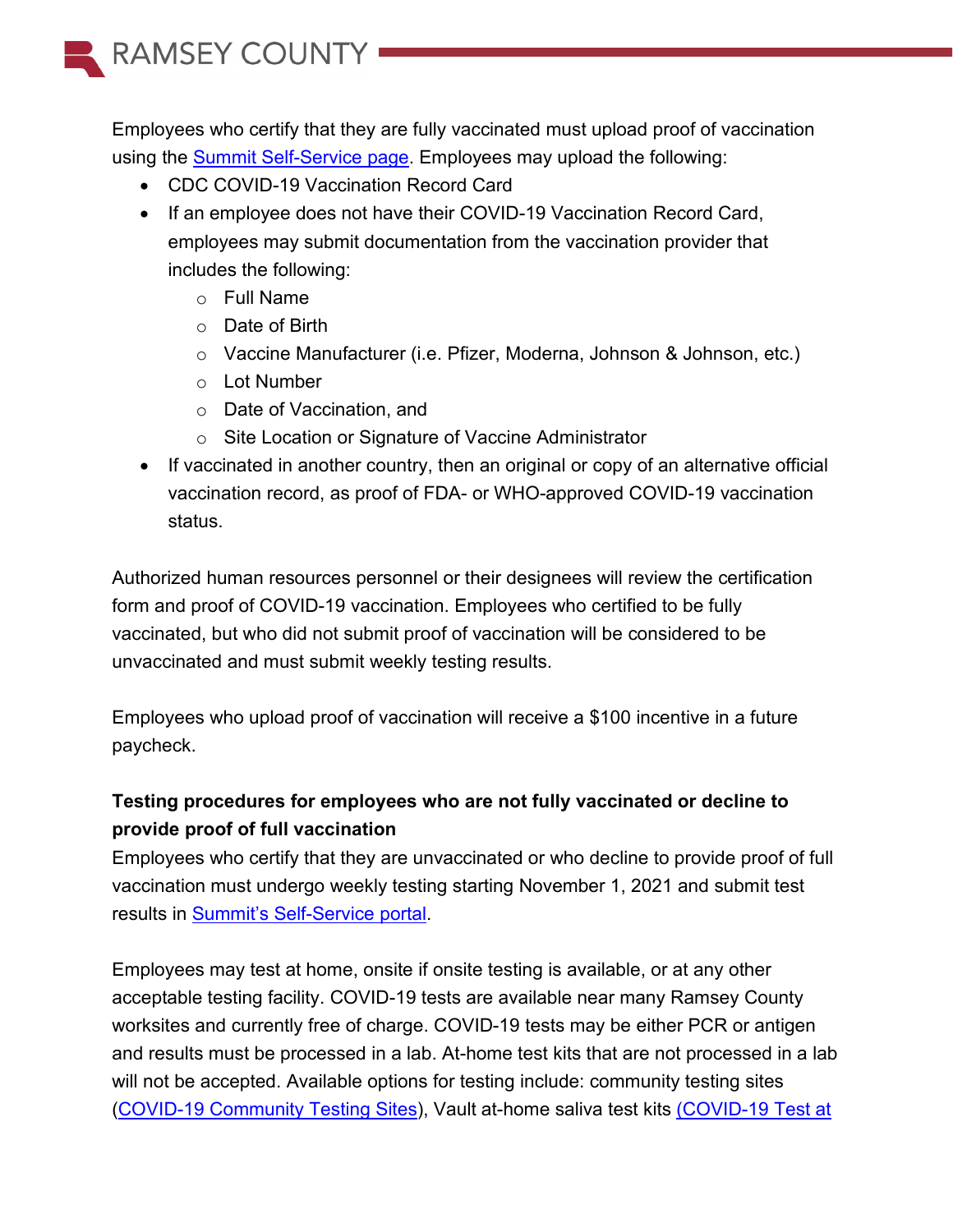RAMSEY COUNTY -

Home – [Minnesota Dept. of Health\),](https://www.health.state.mn.us/diseases/coronavirus/testsites/athome.html) or PCR or antigen testing at a clinic, hospital, or pharmacy.

Once an employee receives their test results, a copy must be uploaded to the [Self-](https://mysummit.host.co.ramsey.mn.us/)Service [Portal in Summit.](https://mysummit.host.co.ramsey.mn.us/) Test results may be an image from a cell phone or computer as long as the name of the employee is listed, as well as the testing date and the result. Test results must be uploaded at least once per week.

Employees may use up to one hour of work time to comply with the testing requirement with the supervisor's approval. Employees testing outside of work time will be reimbursed at a flat payment of \$15 per week.

Unvaccinated employees must continue reporting to work while they wait to receive their test results, except:

- 1) Employees who have been exposed to someone with COVID-19; or
- 2) Employees who are experiencing COVID-19 symptoms and/or test positive for COVID-19. See the section below, "Employees who Test Positive for COVID-19."

Test results will be maintained in a separate file from the Employee's personnel record in accordance with the retention schedule. Authorized human resources staff and their designees with a business need to know will have access to testing results. Test results may also be shared with St. Paul – Ramsey County Public Health or other health officials as necessary to ensure public safety.

#### **Exceptions to Testing for Employees who are not fully vaccinated**

Unvaccinated employees who have had a laboratory-confirmed case of COVID-19 within the past 90 days do not need to submit a weekly test for the 90 days after their diagnosis. This is because a case may test positive for many weeks after their symptoms have resolved. If the employee is still unvaccinated, they will need to resume weekly testing after the 90 days have elapsed. The employee must provide human resources/department designee documentation of a positive COVID-19 test result in order to be exempt from testing for 90 days.

Employees who are on vacation, who are out sick, or who are on another type of approved leave do not have to test or submit test results for the weeks they are absent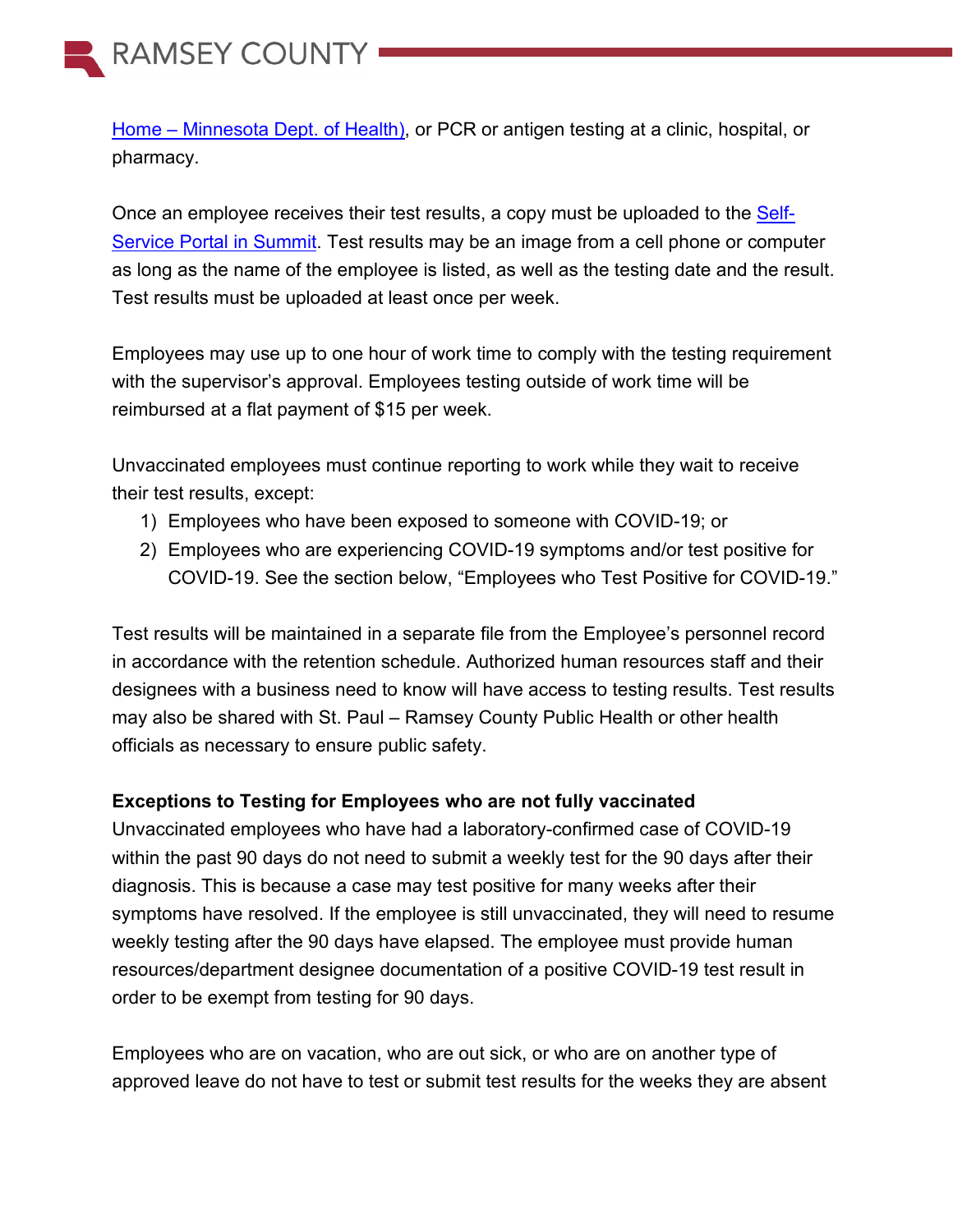

from the workplace. If the employee is present any time during the work week, the employee must submit a test result for that week.

Employees who are not fully vaccinated and designated as "Remote First" during times of substantial or high transmission of COVID-19 as designated by the CDC will not have to submit weekly testing results for any work week they are not working onsite. During Remote First work environment, employees voluntarily coming onsite or who are asked to report onsite for business reasons must submit COVID-19 test results for that work week.

Any employee who becomes fully vaccinated against COVID-19 or who did not previously certify to full vaccination, may complete a new certification form and present full proof of full vaccination against COVID-19 to be removed from the testing requirement.

#### **Employees who Test Positive for COVID-19**

Any employee who tests positive for COVID-19 regardless of vaccination status, must inform their supervisor and stay home and isolate until it is safe to return to work. Employees should refer to the [HR Guidance on COVID-19 Exposure and](https://ramseynet.us/sites/default/files/Strategic%20Team/Human%20Resouces/HR%20Guidance%20for%20Exposure%20to%20COVID-19%20and%20Leave%20Time%209.8.2021.pdf) Leave Time for isolation periods and leave authorized for this purpose. A positive COVID-19 test result will not be used as the basis for discipline or discharge.

#### **Noncompliance with this Policy**

Noncompliance with this policy may result in disciplinary action, up to and including discharge. The following constitutes noncompliance with this policy:

- Failure to complete the required certification of vaccination status;
- Failure to complete required weekly testing and/or submit weekly testing results in cases where the employee is not fully vaccinated;
- Providing false documentation of vaccination status or testing results;
- Improper disclosure of an employee's vaccination or testing status to any individual who does not have a business need to know; or
- Any other violation of the requirements of this policy may result in discipline, up to and including discharge.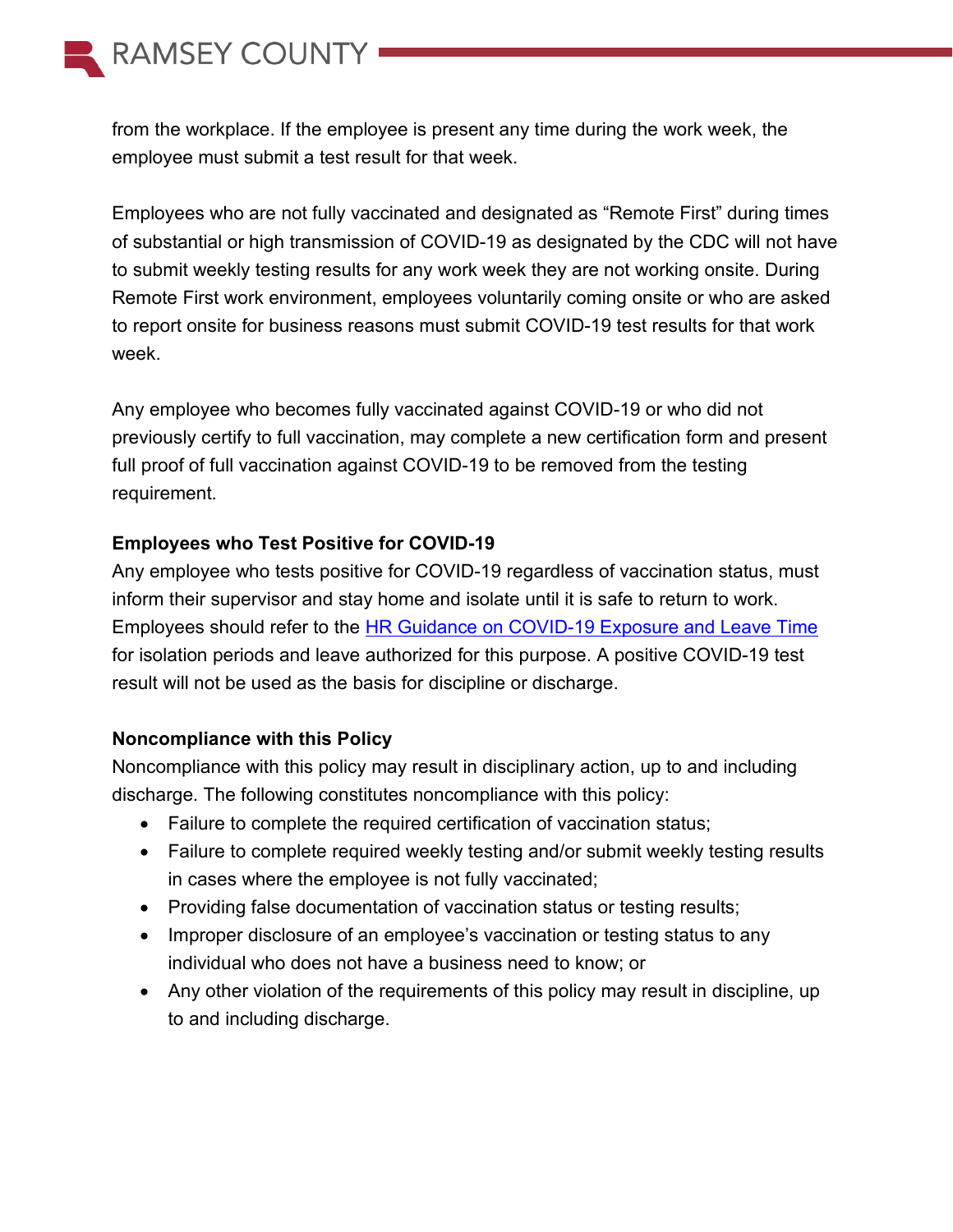

Employees in violation of this policy present a health and safety risk to the employer and may be placed on unpaid leave status until demonstrating compliance with policy requirements.

#### **Requesting Reasonable Accommodations or Exemptions**

Requests for reasonable accommodations or exemptions under the Americans with Disabilities Act or Title VII of the Civil Rights Act to these policy requirements due to disability or medical (including pregnancy-related) reasons, or sincerely held religious beliefs, practices, or observances will be received and evaluated on an individual caseby-case basis consistent with state and federal law.

Employees seeking a medical or religious accommodation or exemption must send an email to their [Human Resources Business Partner/](https://ramseynet.us/service-teams-departments/strategic-team/human-resources/department-human-resources-generalists)Generalist and include the following information:

- Name
- Department
- Supervisor
- Type of Exemption Requested: Medical or Religious
- For medical exemptions: Indicate what part of this policy you are unable to comply with and how it is related to your medical condition or disability under the Americans with Disabilities Act (ADA). Attach a doctor's note.
- For religious exemptions: Indicate which part of the policy you are unable to comply with because of a sincerely held religious belief. You do not need to include additional documentation.
- In all cases, Human Resources may ask for additional information if needed to understand or process your request.

Human Resources will work with the employee through an interactive process and the supervisor where needed to determine if an employee's exemption request can be granted and the employee can be accommodated without causing an undue hardship.

# COMMUNICATION AND TRAINING PLAN

The certification form outlines the requirements of this policy and consequences of the policy and asks each employee to certify whether they have been vaccinated. By signing this certification, employees provide their vaccination status and indicate their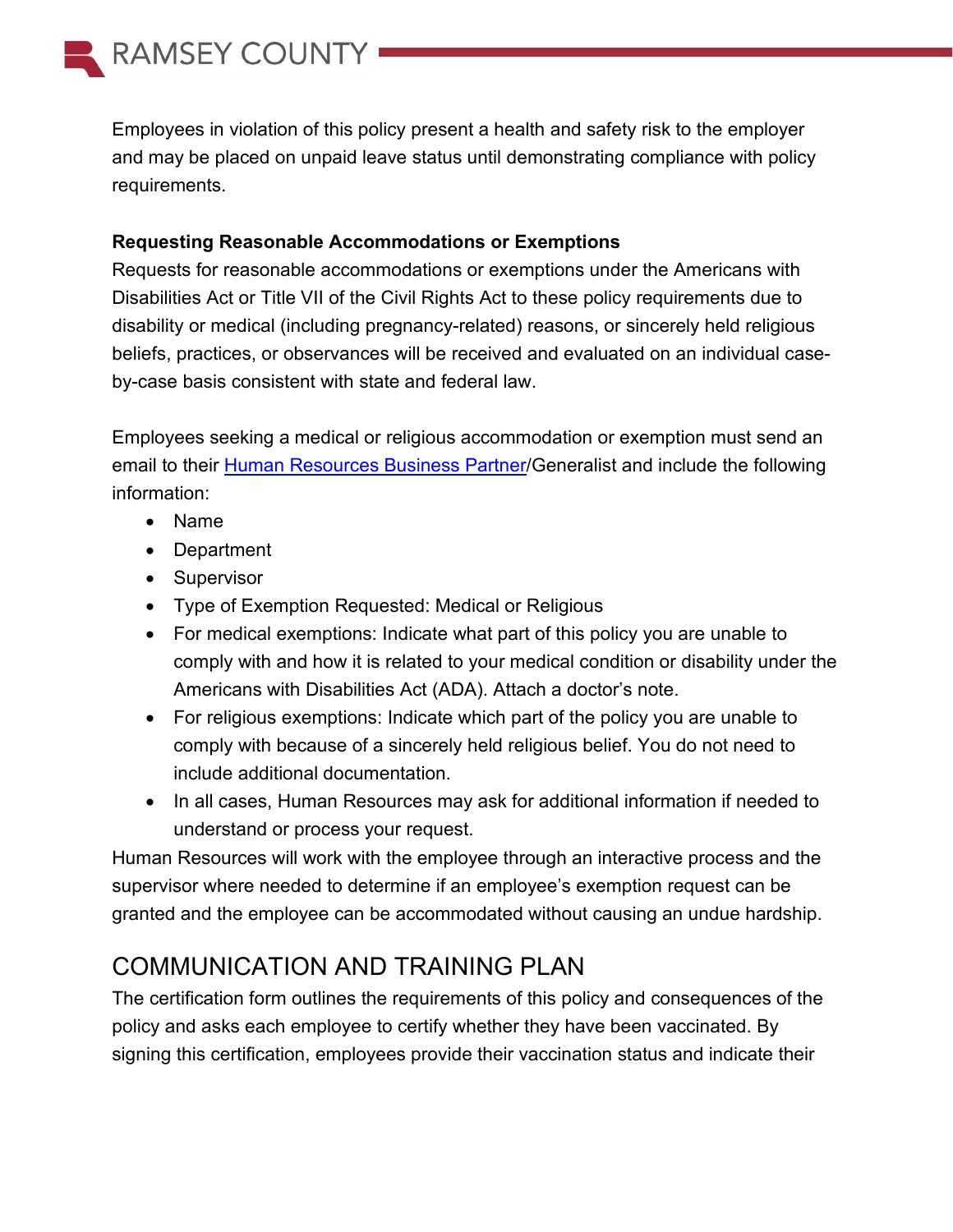

acknowledgement and understanding of the policy and the consequences for noncompliance.

Training on the procedures will be available through the Learning Management System with resources including FAQs will be posted on the [Vaccine and Testing page of](https://www.ramseycounty.us/covid-19-info/county-employee-information/covid-19-employee-vaccination-or-testing-requirements) [ramseycounty.us.](https://www.ramseycounty.us/covid-19-info/county-employee-information/covid-19-employee-vaccination-or-testing-requirements)

# AUTHORITY

- Home Rule Charter, Sec. 3.02 [Powers and Duties of the County Manager](https://www.ramseycounty.us/sites/default/files/Leadership/Ramsey%20County%20Home%20Rule%20Charter.pdf)
- Administrative Code, Chapter 3.30.00 [Powers and Duties of the County Manager](https://ramseynet.us/content/chapter-3-county-manager)

## LINKS AND RESOURCES

[COVID-19 Vaccine Safety Information](https://gcc02.safelinks.protection.outlook.com/?url=https%3A%2F%2Fwww.youtube.com%2Fwatch%3Fv%3DspBTV5ot8io&data=04%7C01%7CAnn.Feaman%40CO.RAMSEY.MN.US%7Ccb944631950f480326a508d9731233c4%7Cc073ebb35b56471386cf555efc97f68f%7C0%7C0%7C637667344285830797%7CUnknown%7CTWFpbGZsb3d8eyJWIjoiMC4wLjAwMDAiLCJQIjoiV2luMzIiLCJBTiI6Ik1haWwiLCJXVCI6Mn0%3D%7C1000&sdata=EG4EUc4lv1kZSVa5w7ny2LboKBxErxRPevUnO1vd7JI%3D&reserved=0) [Centers for Disease Control \(CDC\) COVID-19 Vaccine](https://www.youtube.com/watch?v=7bBmQaX2k4w) [Summit Self-Service](https://mysummit.host.co.ramsey.mn.us/) or [My Summit](https://mysummit.host.co.ramsey.mn.us/) [Vaccine Clinics](https://www.ramseycounty.us/covid-19-info/covid-19-vaccine) FAQs - [COVID-19 Vaccine and Testing Requirements Policy](https://www.ramseycounty.us/covid-19-info/county-employee-information/covid-19-employee-vaccination-or-testing-requirements)

## CONTACTS / SUBJECT MATTER EXPERTS **Human Resources**

- HR Business Partners/Generalists: 651-266-2700 or RamseyNet page, [Human](https://ramseynet.us/service-teams-departments/strategic-team/human-resources/department-human-resources-generalists)  [Resources Business Partners \(Generalists\)](https://ramseynet.us/service-teams-departments/strategic-team/human-resources/department-human-resources-generalists)
- Disability and Leave of Absence Administration: 651-266-2729
- Safety and Occupational Health Coordinator: [651-266-2929](tel:651-266-2929)
- Labor Relations Manager: [651-266-2728](tel:651-266-2728)

### **Public Health**

• Public Health Safety and Occupational Health Coordinator: [651-266-1209](tel:651-266-1209)

### REVISION HISTORY

| <b>Date</b>      | Brief description of change   Approver |                    |
|------------------|----------------------------------------|--------------------|
| November 1, 2021 | Original policy                        | <b>Kathy Hedin</b> |
|                  |                                        |                    |